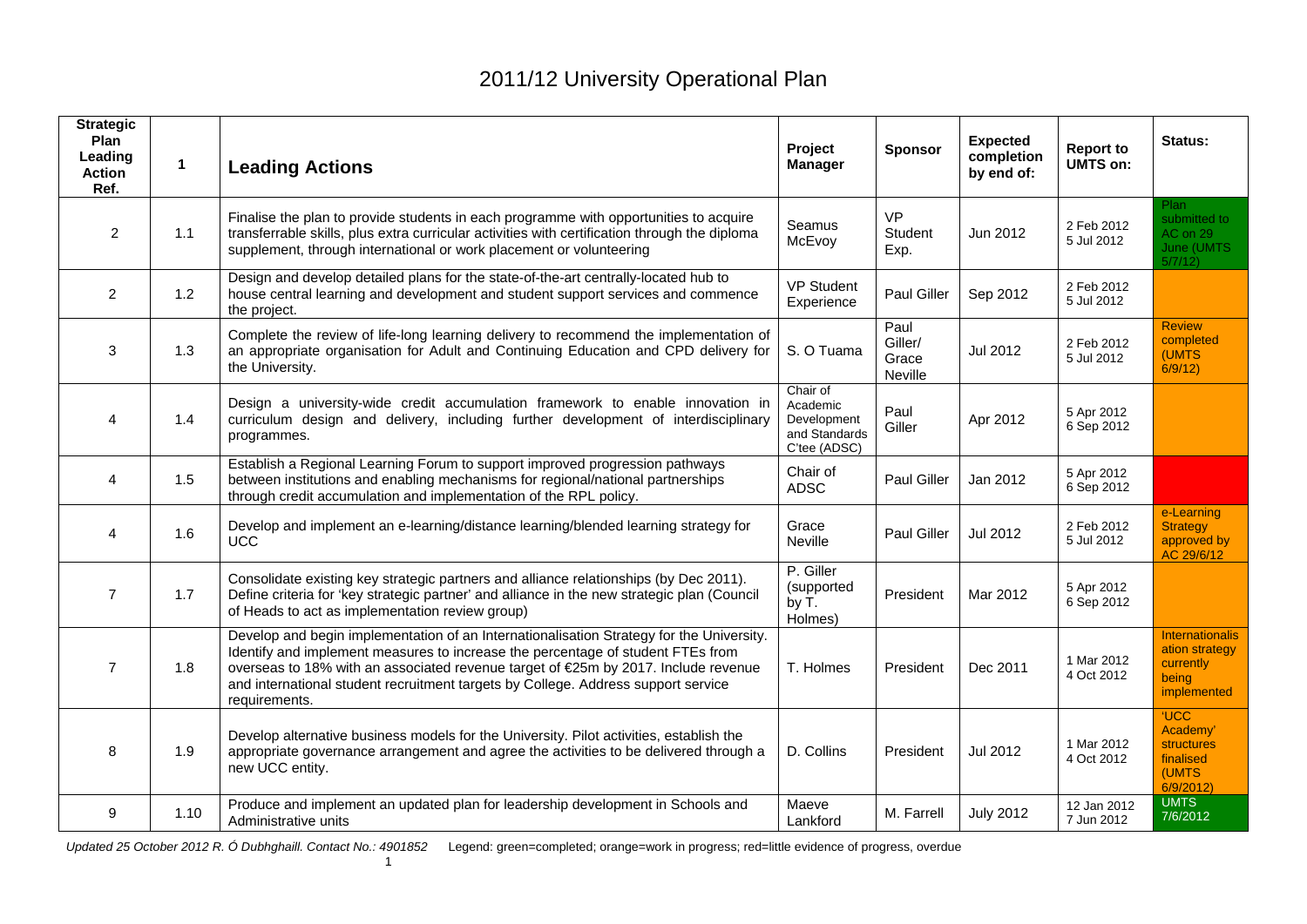| <b>Strategic</b><br><b>Plan</b><br>Ref. | $\overline{2}$ | Learning, Teaching and the Student Experience                                                                                                                                                                     | Project<br>Manager                       | <b>Sponsor</b>               | <b>Expected</b><br>completion<br>by end of: | <b>Report to</b><br><b>UMTS on:</b> | Status:                                     |
|-----------------------------------------|----------------|-------------------------------------------------------------------------------------------------------------------------------------------------------------------------------------------------------------------|------------------------------------------|------------------------------|---------------------------------------------|-------------------------------------|---------------------------------------------|
|                                         | 2.1            | Introduce and launch UCC's programme for the most talented students (to include the<br>entrance scholarship holders as Boole Scholars)                                                                            | <b>Grace Neville</b>                     | <b>Paul Giller</b>           | Mar 2012                                    | 2 Feb 2012<br>5 Jul 2012            |                                             |
|                                         | 2.2            | Complete the introduction of the academic workload distribution process. Complete the<br>pilot by January.                                                                                                        | M. Horgan                                | Paul Giller                  | Jun 2012                                    | 5 Apr 2012<br>6 Sep 2012            |                                             |
|                                         | 2.3            | Review the curriculum to identify opportunities for inter-institutional/inter-college/intra-<br>college rationalisation and development (to include UCC's contribution to the national<br>rationalisation agenda) | Paul Giller,<br>Heads of<br>College      | Paul Giller                  | Jun 2012                                    | 5 Apr 2012<br>6 Sep 2012            |                                             |
|                                         | 2.4            | Implement an improved process for annual systematic evaluation by students of their<br>learning experiences including centralised, anonymous student surveys                                                      | Alan Collins<br>(Chair Working<br>Group) | Grace<br>Neville             | Apr 2012                                    | 5 Apr 2012<br>6 Sep 2012            | Completed:<br>survey rolled<br>out in March |
| 13                                      | 2.5            | Increase student accommodation by 200 spaces by 2013 in contribution to an overall<br>target of 1000 additional places.                                                                                           | Mark Poland                              | <b>VP</b><br>Student<br>Exp. | Sep 2013                                    | 2 Feb 2012<br>5 Jul 2012            | 203 beds<br>added in 2011                   |

| <b>Strategic</b><br><b>Plan</b><br>Ref. | 3   | <b>Research, Innovation and Commercialisation</b>                                                                                                                                                                                                                                                                                                    | Project<br>Manager           | <b>Sponsor</b> | <b>Expected</b><br>completion<br>by end of: | <b>Report to</b><br><b>UMTS on:</b> | Status:                                                                                |
|-----------------------------------------|-----|------------------------------------------------------------------------------------------------------------------------------------------------------------------------------------------------------------------------------------------------------------------------------------------------------------------------------------------------------|------------------------------|----------------|---------------------------------------------|-------------------------------------|----------------------------------------------------------------------------------------|
| $\mathfrak{p}$                          | 3.1 | Governance of Research Institutes and Centres<br>Agree a framework for the governance and management of Research<br>(a)<br>Institutes and Centres.<br>Complete the alignment of Institutes and Centres to Colleges and review<br>(b)<br>reporting lines, financial and staffing arrangements of current Research<br>Institutes and Research Centres. | A. Maguire                   | President      | (a) Dec 2012<br>(b) Apr 2013                | 12 Jan 2012<br>7 Jun 2012           | <b>UMTS</b><br>7/6/2012: will<br>extend into<br>the next<br>strategic plan             |
| 4                                       | 3.2 | Develop the Research Information System [IRIS] to incorporate pre- and post-award<br>management. Implement an improved post-award contract management process                                                                                                                                                                                        | David<br>O'Connell           | А.<br>Maguire  | Dec 2011                                    | 12 Jan 2012<br>7 Jun 2012           | Completed                                                                              |
| 4                                       | 3.3 | Establish improved recruitment processes, contract management and career structures<br>for researchers                                                                                                                                                                                                                                               | Alison<br>O'Connell          | M. Farrell     | Aug 2012                                    | 12 Jan 2012<br>7 Jun 2012           | Completed                                                                              |
| 6                                       | 3.4 | Establish dedicated EU/FP7 Support Office (in VP Research Office) to support<br>achieving €20M non-exchequer research funding by the end of 2012. Complete<br>development of the EU Strategy and initiate implementation.                                                                                                                            | David<br>O'Connell           | Α.<br>Maguire  | Mar 2012                                    | 12 Jan 2012<br>7 Jun 2012           | <b>Business plan</b><br>for EU Office<br>complete; imp<br>lementation<br>by April 2013 |
| 6                                       | 3.5 | Develop a business plan for university consultancy.                                                                                                                                                                                                                                                                                                  | A. Maguire                   | President      | Mar 2012                                    | 12 Jan 2012<br>7 Jun 2012           | To follow<br>schedule of<br>item $3.5$                                                 |
| 9                                       | 3.6 | Update policies to facilitate the smoother generation of UCC spin out companies.                                                                                                                                                                                                                                                                     | Director of<br>Tech Transfer | Α.<br>Maguire  | Dec 2011                                    | 12 Jan 2012<br>7 Jun 2012           | Due by Dec<br>2012                                                                     |
| 10                                      | 3.7 | Further develop UCC's engagement in the implementation of the Cork Science and<br>Innovation Park in support of the University's emerging strategic plan for Innovation                                                                                                                                                                              | A. Maguire                   | President      | Aug 2012                                    | 12 Jan 2012<br>7 Jun 2012           | Completed                                                                              |
| 12                                      | 3.8 | Further mainstream Innovation, Entrepreneurship and Enterprise Training across the<br>University                                                                                                                                                                                                                                                     | I. Lynch-<br>Fannon          | HoCs           | Sep 2012                                    | 3 Dec 2011<br>3 May 2012            | Completed                                                                              |

*Updated 25 October 2012 R. Ó Dubhghaill. Contact No.: 4901852* Legend: green=completed; orange=work in progress; red=little evidence of progress, overdue 2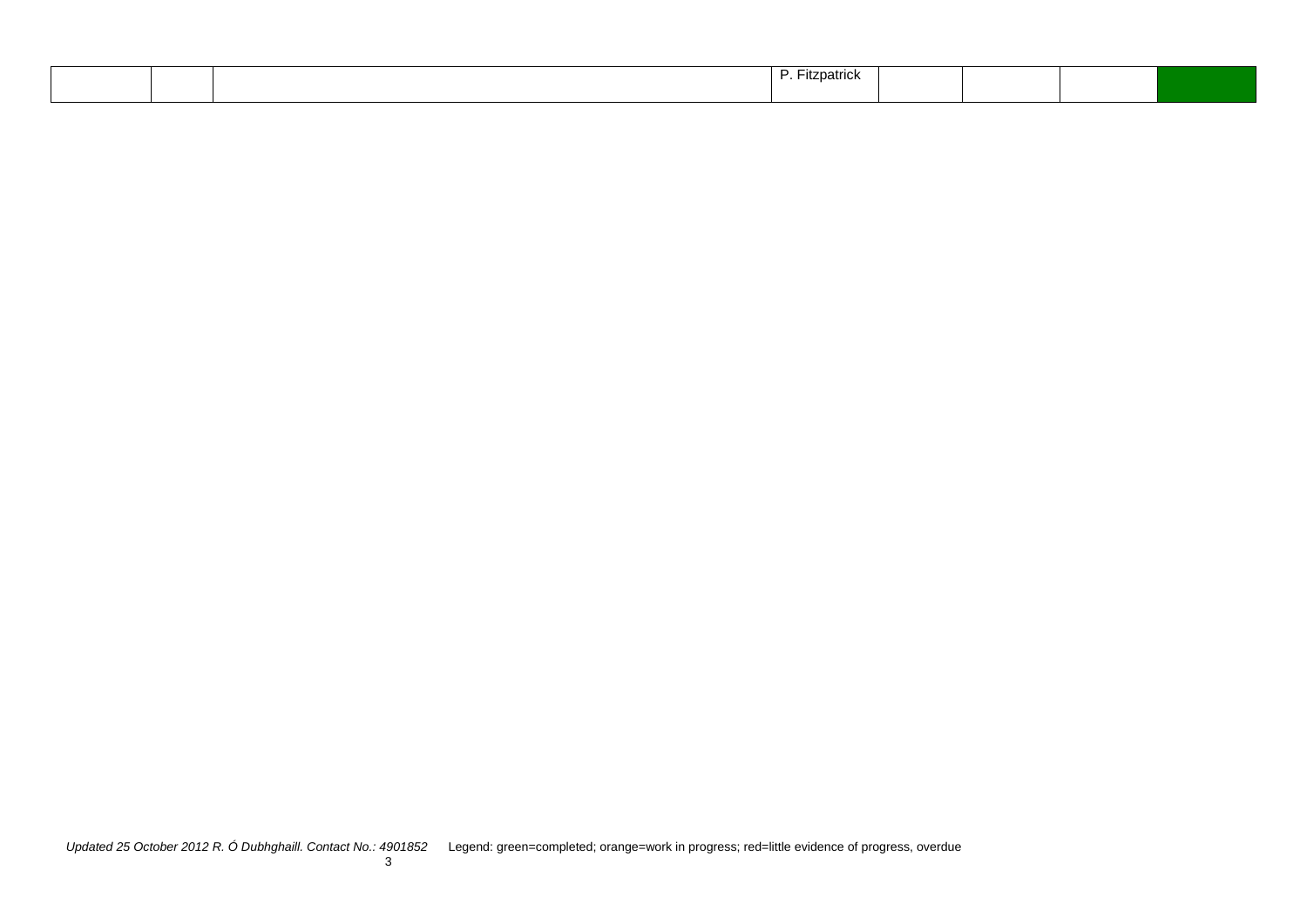| <b>Strategic</b><br><b>Plan</b><br>Ref. | 4   | <b>External Engagement and the Contribution to Society</b>                                                                                                                                                                                                                                                                                                                                                                                                    | Project<br><b>Manager</b> | <b>Sponsor</b>     | <b>Expected</b><br>completion<br>by end of: | <b>Report to</b><br>UMTS on: | <b>Status:</b>                                                                                                  |
|-----------------------------------------|-----|---------------------------------------------------------------------------------------------------------------------------------------------------------------------------------------------------------------------------------------------------------------------------------------------------------------------------------------------------------------------------------------------------------------------------------------------------------------|---------------------------|--------------------|---------------------------------------------|------------------------------|-----------------------------------------------------------------------------------------------------------------|
| 5                                       | 4.1 | Assess validity of 'Dublin Embassy' and resource in order to optimise the impact of<br>UCC in relation to national decision making.                                                                                                                                                                                                                                                                                                                           | T. Holmes                 | President          | Dec 2011                                    | 1 Mar 2012<br>4 Oct 2012     | IMI, IUA, NUI<br><b>facilities</b><br>available                                                                 |
| 6                                       | 4.2 | Complete reputation audit and develop and implement a new communications (internal<br>and external) strategy incorporating University wide expertise and new technologies                                                                                                                                                                                                                                                                                     | T. Holmes                 | T. Holmes          | Jan 2012                                    | 1 Mar 2012<br>4 Oct 2012     | Rep. audit<br>completed                                                                                         |
| 6                                       | 4.3 | Develop and implement a University marketing strategy following brand assessment<br>and market research including consideration of renaming the University.                                                                                                                                                                                                                                                                                                   | T. Holmes                 | President          | Jan 2012                                    | 1 Mar 2012<br>4 Oct 2012     | <b>Brand</b><br><b>Assessment</b><br>completed                                                                  |
| 6                                       | 4.4 | Complete the current upgrade of the University's website ensuring increase search<br>engine optimization scores (improved ranking on search engines) - by Dec 2011.<br>Develop and Implement a plan to re-design the website reflecting UCC's brand<br>strategy while optimising the experience for selected audiences external / internal (staff<br>& students). Implement a review board, clarity of ownership and model for continual<br>site improvement. | John<br>Fitzgerald        | T. Holmes          | Jan 2012                                    | 1 Mar 2012<br>4 Oct 2012     | <b>Website</b><br>upgraded on<br>$1/3/2012$ .<br>Major upgrade<br>due in Dec<br>2012                            |
|                                         | 4.5 | Extend the use of External Advisors / Advisory Boards in each College (review at HOC<br>Council of Heads meeting)                                                                                                                                                                                                                                                                                                                                             | Heads of<br>College       | <b>Paul Giller</b> | Dec 2011                                    | 3 Dec 2011<br>3 May 2012     | $3/5/2012$ :<br>- CACSSS.<br><b>SEFS</b><br>completed<br>- in progress<br>for M&H<br>- not desirable<br>for B&L |

| <b>Strategic</b><br><b>Plan</b><br>Project<br>Ref. | 5   | <b>Resources and Infrastructure</b>                                                                            | <b>Project</b><br>Manager | <b>Sponsor</b>      | <b>Expected</b><br>completion<br>by end of: | <b>Report to</b><br><b>UMTS on:</b> | <b>Status:</b>                                                   |
|----------------------------------------------------|-----|----------------------------------------------------------------------------------------------------------------|---------------------------|---------------------|---------------------------------------------|-------------------------------------|------------------------------------------------------------------|
| 9                                                  | 5.1 | Develop a business continuity plan for the University.                                                         | Mairead<br>Loughman       | Michael<br>Farrell  | Mar 2012                                    | 5 Apr 2012<br>6 Sep 2012            |                                                                  |
| 12                                                 | 5.2 | Implement a risk management process throughout the organisation                                                | Mairead<br>Loughman       | Michael<br>Farrell  | Mar 2012                                    | 5 Apr 2012<br>6 Sep 2012            | Piloted in<br>Economics &<br>Med & Health                        |
|                                                    | 5.3 | Implement a redeployment process (to include short-term redeployments)                                         | <b>HR Partners</b>        | M. Farrell          | Dec 2011                                    | 12 Jan 2012<br>7 Jun 2012           | <b>UMTS</b><br>7/6/2012: Re-<br>assignment<br>Policy<br>approved |
|                                                    | 5.4 | Complete a review of suppliers with existing and renewable contracts. Achieve a<br>saving of €1.5m in 2011/12. | Sean Barry                | Diarmuid<br>Collins | Sep 2012                                    | 1 Mar 2012<br>4 Oct 2012            | Still under<br>calculation                                       |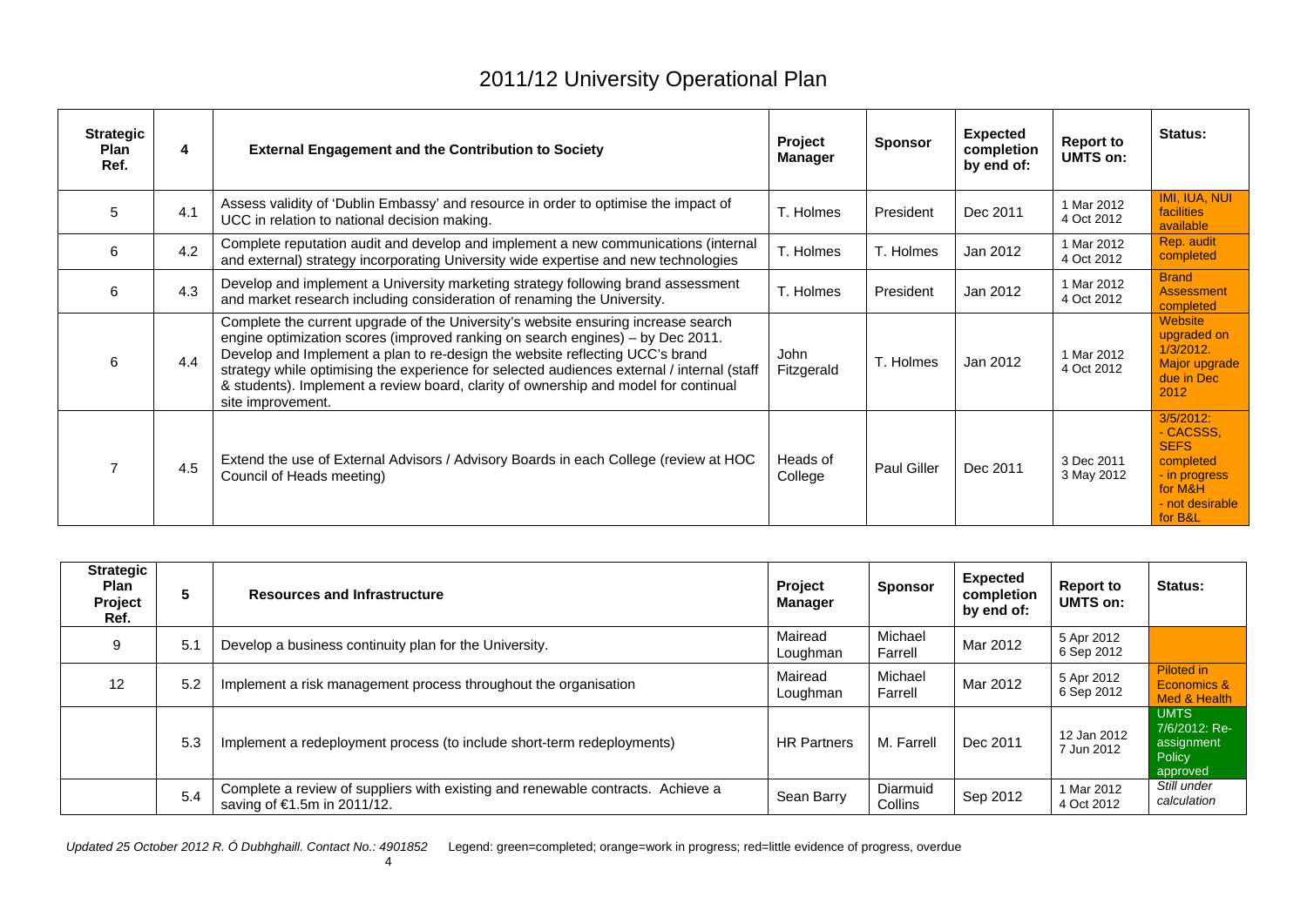| $\sim$ $\sim$ $\sim$<br>$\cdots$<br>React <sup>.</sup><br>e significant non-exchequer<br>Group to<br>'' <sup>ncome</sup> ' പ<br>achieve<br>Generation<br>$10+7$<br>:πva<br>,,,,,,,,<br>v.v<br>ণrowth<br><b>Income</b> | -<br><sup>1</sup> Mar.<br>: 2011<br>Diarmuid<br>0.010<br>Ser<br><b>President</b><br>∠ ZUT<br>Collins<br>4 Oct 2012 | <b>IGG</b><br>tablished<br><b>ASICIOL</b> |
|-----------------------------------------------------------------------------------------------------------------------------------------------------------------------------------------------------------------------|--------------------------------------------------------------------------------------------------------------------|-------------------------------------------|
|-----------------------------------------------------------------------------------------------------------------------------------------------------------------------------------------------------------------------|--------------------------------------------------------------------------------------------------------------------|-------------------------------------------|